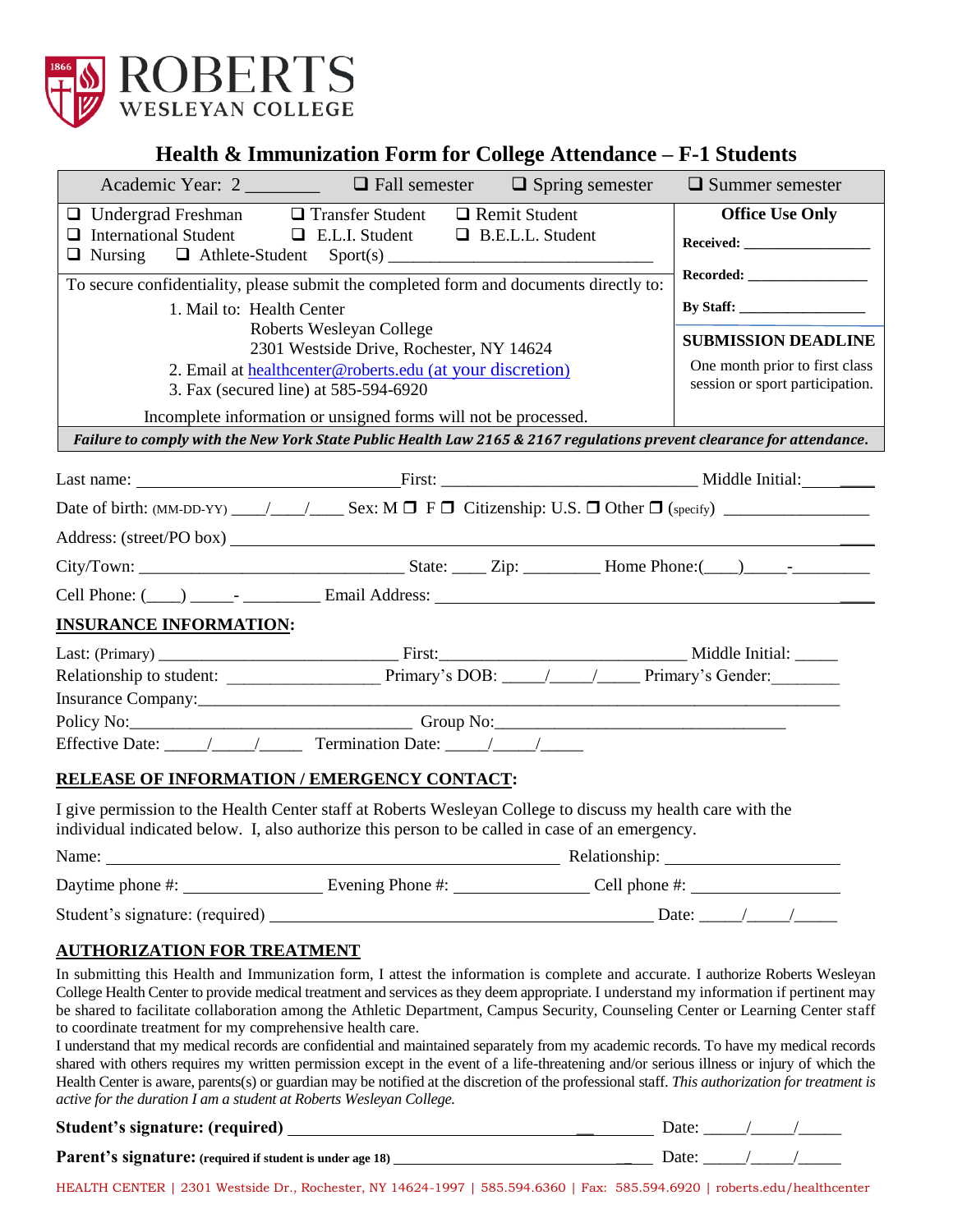## **General History: To be completed by the student and/or parent/guardian(s)**

| Have you had:                    | $\mathbf{Y}$ | N |                                   | N |                            | $\mathbf{Y}$ | N |                                 | Y N |  |
|----------------------------------|--------------|---|-----------------------------------|---|----------------------------|--------------|---|---------------------------------|-----|--|
| <b>ADD/ADHD</b>                  |              |   | Depression                        |   | <b>Impaired Vision</b>     |              |   | Thyroid Disease                 |     |  |
| Alcohol/Drug Dependency          |              |   | <b>Diabetes</b>                   |   | Irritable/spastic bowel    |              |   | Tuberculosis                    |     |  |
| Anemia                           |              |   | Disease/Injury of Joints          |   | <b>Kidney Disease</b>      |              |   | <b>Ulcerative Colitis</b>       |     |  |
| Anger Issues                     |              |   | Seizure disorder (specify below)  |   | Kidney Infection           |              |   | <b>Urinary Tract Infections</b> |     |  |
| Anorexia Nervosa                 |              |   | Ear/Nose/Throat Problems          |   | <b>Kidney Stones</b>       |              |   | <b>Venereal Disease</b>         |     |  |
| Anxiety                          |              |   | Endocrine/Metabolic Disorder      |   | Malaria                    |              |   | Weight Loss/Gain                |     |  |
| Arthritis (specify below)        |              |   | Fainting                          |   | Measles (specify below)    |              |   | Allergy To:                     |     |  |
| Asthma                           |              |   | Fractures (specify below)         |   | Mononucleosis              |              |   | Penicillin                      |     |  |
| <b>Back Problems</b>             |              |   | Frequent Colds or Sinusitis       |   | <b>Mumps</b>               |              |   | Sulfonamides                    |     |  |
| <b>Bipolar Disorder</b>          |              |   | <b>Gall Bladder Disease</b>       |   | <b>Orthopedic Problems</b> |              |   | Other (specify below)           |     |  |
| <b>Blood Disorders (specify)</b> |              |   | Gastrointestinal/GERD/Reflux      |   | <b>Recurrent Headaches</b> |              |   | Food (specify below)            |     |  |
| Bulimia                          |              |   | Head Injury (Serious/Unconscious) |   | <b>Rheumatic Fever</b>     |              |   |                                 |     |  |
| Cancer                           |              |   | <b>Heart Murmur</b>               |   | Rubella (German Measles)   |              |   | Surgery:                        |     |  |
| Cerebral Palsy                   |              |   | <b>Heart Palpitations</b>         |   | <b>Scarlet Fever</b>       |              |   | Appendectomy                    |     |  |
| Chicken Pox                      |              |   | Hepatitis (specify below)         |   | Seasonal Allergies         |              |   | Tonsillectomy                   |     |  |
| Convulsive Disorder              |              |   | Hernia                            |   | Self-harming Behavior      |              |   | <b>Wisdom Teeth Removed</b>     |     |  |
| Crohn's Disease                  |              |   | High Blood Cholesterol            |   | <b>Skin Conditions</b>     |              |   | Other (specify below)           |     |  |
| <b>Cystic Fibrosis</b>           |              |   | <b>High Blood Pressure</b>        |   | Sleep Disorder             |              |   | Last Dental Exam Date           |     |  |
| Cystitis/bladder Infection       |              |   | <b>Impaired Hearing</b>           |   | Suicidal Thought/Attempts  |              |   |                                 |     |  |

Please give details below for any "yes" answers

**Comments and/or explanation(s):**

| <b>Medical History (Answer all questions)</b>     | Yes | No. | Explain all "yes" answers below or on an additional sheet and attach.                                                                          |
|---------------------------------------------------|-----|-----|------------------------------------------------------------------------------------------------------------------------------------------------|
| Do you have any drug/medication allergy?          |     |     |                                                                                                                                                |
|                                                   |     |     |                                                                                                                                                |
|                                                   |     |     |                                                                                                                                                |
|                                                   |     |     |                                                                                                                                                |
| Do you smoke?                                     |     |     |                                                                                                                                                |
|                                                   |     |     |                                                                                                                                                |
| Do you consume alcohol?                           |     |     |                                                                                                                                                |
|                                                   |     |     |                                                                                                                                                |
| Do you use recreational drugs?                    |     |     |                                                                                                                                                |
|                                                   |     |     |                                                                                                                                                |
| Has your physical activity been restricted during |     |     |                                                                                                                                                |
| the past five years?                              |     |     |                                                                                                                                                |
|                                                   |     |     |                                                                                                                                                |
| Have you had any illness or injury or been        |     |     |                                                                                                                                                |
| hospitalized other than already noted above?      |     |     |                                                                                                                                                |
|                                                   |     |     |                                                                                                                                                |
|                                                   |     |     |                                                                                                                                                |
| Do you have an ongoing health problem that has    |     |     |                                                                                                                                                |
| required treatment by a physician or other health |     |     |                                                                                                                                                |
| care provider in the past five years?             |     |     |                                                                                                                                                |
|                                                   |     |     |                                                                                                                                                |
| Have you received treatment by a psychiatrist or  |     |     |                                                                                                                                                |
| clinical psychologist?                            |     |     |                                                                                                                                                |
|                                                   |     |     |                                                                                                                                                |
|                                                   |     |     |                                                                                                                                                |
| Do you take medication on a regular basis? If     |     |     |                                                                                                                                                |
| so, please list name(s) and dosage(s).            |     |     |                                                                                                                                                |
|                                                   |     |     |                                                                                                                                                |
|                                                   |     |     |                                                                                                                                                |
|                                                   |     |     | Do you consider yourself challenged or disabled in any way that requires you to receive special consideration from RWC? If so, please specify. |
|                                                   |     |     |                                                                                                                                                |
|                                                   |     |     |                                                                                                                                                |
|                                                   |     |     |                                                                                                                                                |
|                                                   |     |     |                                                                                                                                                |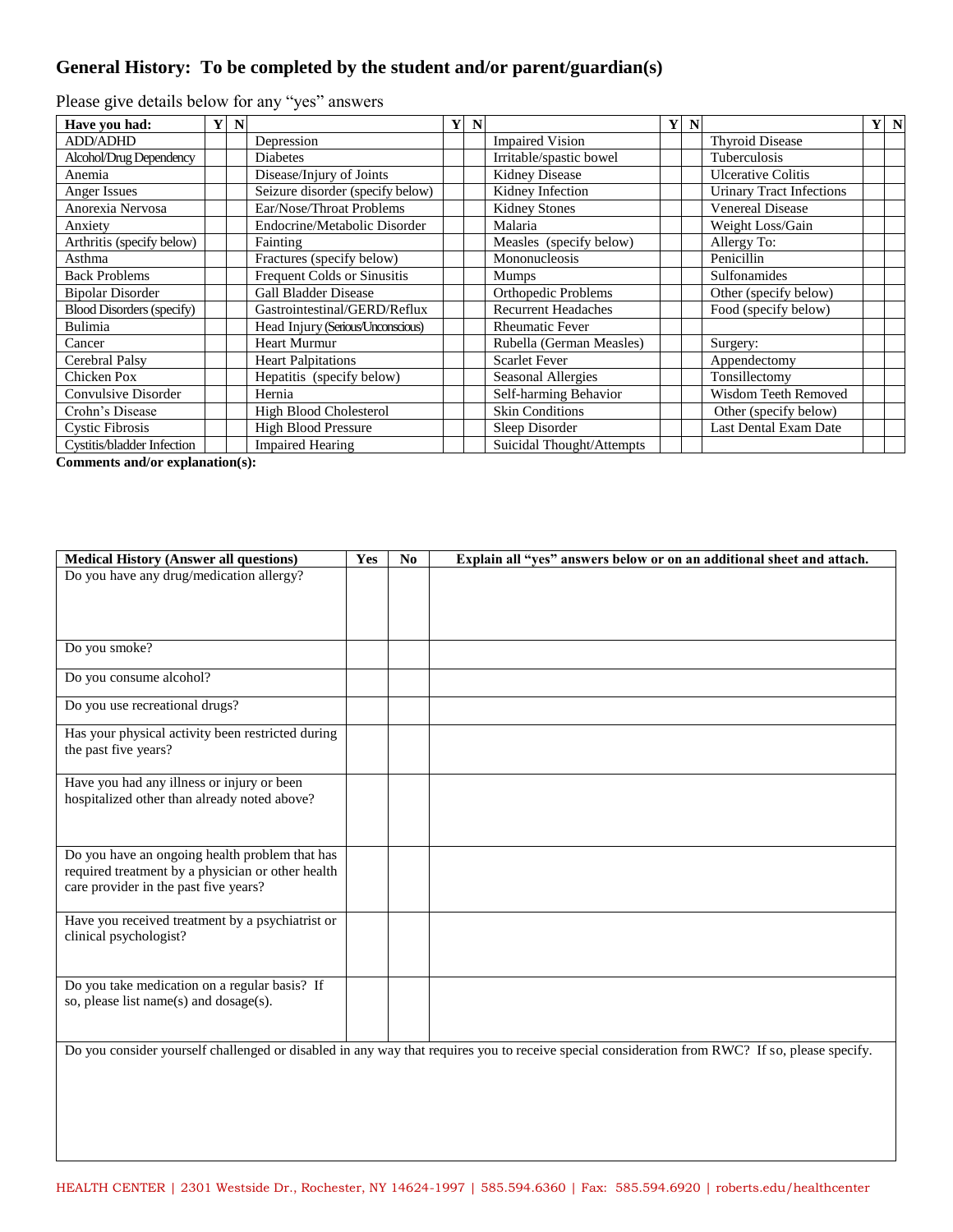| <b>Student information:</b>                                                                                                                                                                                    |         |                                  |                                 |  |                         |
|----------------------------------------------------------------------------------------------------------------------------------------------------------------------------------------------------------------|---------|----------------------------------|---------------------------------|--|-------------------------|
| Name:                                                                                                                                                                                                          |         | Date of Birth:                   |                                 |  |                         |
| <b>Intercollegiate Sports(s)</b>                                                                                                                                                                               |         | Gender:                          |                                 |  |                         |
| Date of Physical:                                                                                                                                                                                              |         | Year in School:                  | <b>FR</b><br><b>SO</b><br>JR SR |  |                         |
| Examination (Physical must be dated within a year) (Athletic physical must be dated within six months of sports participation)                                                                                 |         |                                  |                                 |  |                         |
| Height:<br>Weight:                                                                                                                                                                                             |         | BP:                              | Pulse:                          |  | BMI:                    |
| <b>Vision Corrected:</b><br>$\Box$ Yes<br>$\square$ No                                                                                                                                                         | $L$ 20/ | R 20/                            |                                 |  | Pupils: Equal / Unequal |
|                                                                                                                                                                                                                | Normal  | Abnormal or significant findings |                                 |  |                         |
| General                                                                                                                                                                                                        |         |                                  |                                 |  |                         |
| Appearance                                                                                                                                                                                                     |         |                                  |                                 |  |                         |
| <b>HEENT</b>                                                                                                                                                                                                   |         |                                  |                                 |  |                         |
| Lung                                                                                                                                                                                                           |         |                                  |                                 |  |                         |
| Heart Murmurs, (auscultation standing, supine)                                                                                                                                                                 |         |                                  |                                 |  |                         |
| Endocrine/Lymph Nodes                                                                                                                                                                                          |         |                                  |                                 |  |                         |
| Abdominal                                                                                                                                                                                                      |         |                                  |                                 |  |                         |
| Genialia (males only)                                                                                                                                                                                          |         |                                  |                                 |  |                         |
| Pulses Radial pulses & Simultaneous femoral                                                                                                                                                                    |         |                                  |                                 |  |                         |
| Neurologic                                                                                                                                                                                                     |         |                                  |                                 |  |                         |
| Skin                                                                                                                                                                                                           |         |                                  |                                 |  |                         |
| Musculoskeletal                                                                                                                                                                                                |         |                                  |                                 |  |                         |
| Neck/Shoulder/Back                                                                                                                                                                                             |         |                                  |                                 |  |                         |
| Arm/Elbow/Wrist/Hand/Fingers                                                                                                                                                                                   |         |                                  |                                 |  |                         |
| Leg/Hip/Thigh/Knee                                                                                                                                                                                             |         |                                  |                                 |  |                         |
| Ankle/Foot/Toes                                                                                                                                                                                                |         |                                  |                                 |  |                         |
| Does the student have drug allergies? If yes, please list by name and type of reaction: _______<br>Recommendations/Comments regarding the chronic condition or serious illness continuing care of the student: |         |                                  |                                 |  |                         |
| Recommendations/Comments regarding the emotional, continuing care of the student:                                                                                                                              |         |                                  |                                 |  |                         |
| $\Box$ Cleared to participate in a full program college study<br>$\Box$ Cleared for all sports without restrictions                                                                                            |         |                                  |                                 |  |                         |
|                                                                                                                                                                                                                |         |                                  |                                 |  |                         |
| $\Box$ Not cleared for sports<br>□ Not cleared for college study                                                                                                                                               |         |                                  |                                 |  |                         |
| $\Box$ Pending further evaluation                                                                                                                                                                              |         |                                  |                                 |  |                         |
|                                                                                                                                                                                                                |         |                                  |                                 |  |                         |
| Medical provider signature/stamp or a copy of the medical provider's document must be attached.                                                                                                                |         |                                  |                                 |  | <b>STAMP</b>            |
| MD, NP, or PA's Signature                                                                                                                                                                                      |         |                                  |                                 |  |                         |
| MD, NP, or PA's Printed Name                                                                                                                                                                                   |         |                                  |                                 |  |                         |

Address, City, State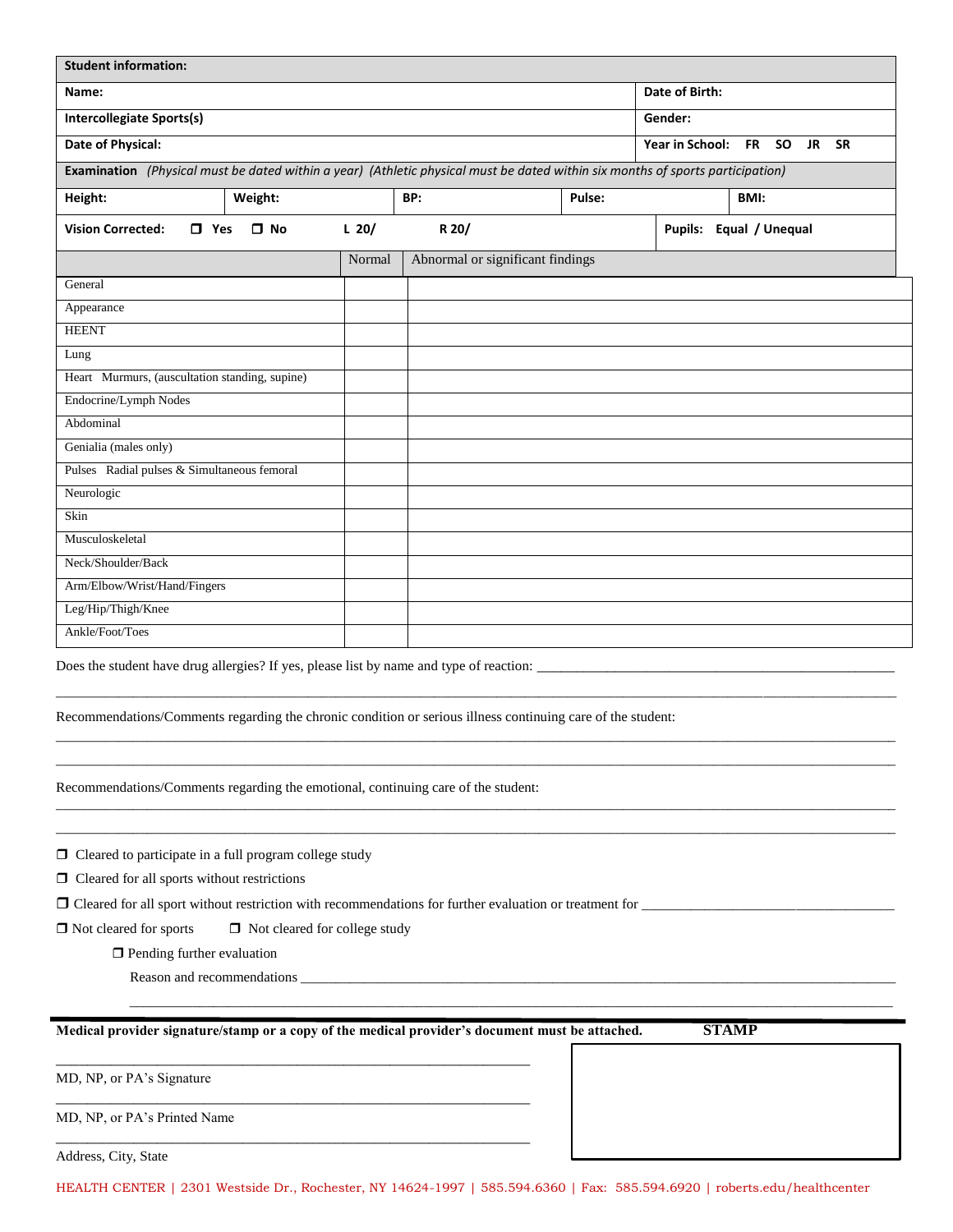# REQUIRED

#### **Records of the following are REQUIRED for International (F-1) Students attending Roberts Wesleyan College:**

|                                                                                                                                                                                                                                                  | <b>1.</b> NYS Public Health Law 2165 & 2167 mandates students born after January 1, 1957 enrolled in six (6) credit<br>hours or more to provide documented proof of immunity (vaccines or positive titer (blood test) results against<br>measles, mumps, rubella and meningococcal meningitis disease: |                                                                                                                                                                                                                                                                                                                                                                                                                                            |  |  |  |  |  |  |
|--------------------------------------------------------------------------------------------------------------------------------------------------------------------------------------------------------------------------------------------------|--------------------------------------------------------------------------------------------------------------------------------------------------------------------------------------------------------------------------------------------------------------------------------------------------------|--------------------------------------------------------------------------------------------------------------------------------------------------------------------------------------------------------------------------------------------------------------------------------------------------------------------------------------------------------------------------------------------------------------------------------------------|--|--|--|--|--|--|
|                                                                                                                                                                                                                                                  | Must fully complete ONE of the following three options:                                                                                                                                                                                                                                                |                                                                                                                                                                                                                                                                                                                                                                                                                                            |  |  |  |  |  |  |
| <b>Option</b>                                                                                                                                                                                                                                    | MMR #1 (Measles, Mumps, Rubella) Date: $\frac{\sqrt{2\pi}}{2\pi}$<br>MMR #2 (Measles, Mumps, Rubella) Date: $\frac{\sqrt{2}}{2}$                                                                                                                                                                       |                                                                                                                                                                                                                                                                                                                                                                                                                                            |  |  |  |  |  |  |
| Option<br>2                                                                                                                                                                                                                                      | Measles $#1$ (Rubeola)<br>Measles $#2$ (Rubeola)<br><b>Mumps</b><br>Rubella (German measles)                                                                                                                                                                                                           | Date: $\angle$<br>Date: $\frac{1}{\sqrt{1-\frac{1}{2}}}\frac{1}{\sqrt{1-\frac{1}{2}}}\frac{1}{\sqrt{1-\frac{1}{2}}}\frac{1}{\sqrt{1-\frac{1}{2}}}\frac{1}{\sqrt{1-\frac{1}{2}}}\frac{1}{\sqrt{1-\frac{1}{2}}}\frac{1}{\sqrt{1-\frac{1}{2}}}\frac{1}{\sqrt{1-\frac{1}{2}}}\frac{1}{\sqrt{1-\frac{1}{2}}}\frac{1}{\sqrt{1-\frac{1}{2}}}\frac{1}{\sqrt{1-\frac{1}{2}}}\frac{1}{\sqrt{1-\frac{1}{2}}}\frac{1}{\sqrt{1-\frac{1}{2}}}\frac{1}{\$ |  |  |  |  |  |  |
| Option                                                                                                                                                                                                                                           | Positive Measles Titer<br>Positive Mumps Titer<br>Positive Rubella Titer                                                                                                                                                                                                                               | Date: $\frac{1}{\sqrt{2}}$ /                                                                                                                                                                                                                                                                                                                                                                                                               |  |  |  |  |  |  |
| 2. NYSPHL Law 2167 mandates ALL students, regardless of age, to provide either proof of meningococcal<br>vaccine or a signed declination statement rejecting the meningococcal vaccine.<br>Must fully complete ONE of the following two options: |                                                                                                                                                                                                                                                                                                        |                                                                                                                                                                                                                                                                                                                                                                                                                                            |  |  |  |  |  |  |
| Option                                                                                                                                                                                                                                           | Meningococcal Vaccine Type:                                                                                                                                                                                                                                                                            | (dated within 5)                                                                                                                                                                                                                                                                                                                                                                                                                           |  |  |  |  |  |  |

1 yrs) **Option** 2 *Student elected not to be immunized against meningococcal meningitis disease.*  I have read or have had explained to me the information regarding meningococcal meningitis disease. I understand the risks of not receiving the vaccine. I decided **NOT** to be immunized against the meningococcal meningitis disease.

Student's Signature: \_\_\_\_\_\_\_\_\_\_\_\_\_\_\_\_\_\_\_\_\_\_\_\_\_\_\_\_\_\_\_\_\_\_\_\_\_\_\_\_\_\_\_\_\_ Date:\_\_\_\_\_\_/\_\_\_\_\_\_/\_\_\_\_\_\_

**STAMP**

| 3. Tuberculosis Screening (dated within a month before arriving to the states) |                                                                                                                                          |  |  |  |  |  |  |  |
|--------------------------------------------------------------------------------|------------------------------------------------------------------------------------------------------------------------------------------|--|--|--|--|--|--|--|
| <b>Must fully complete</b>                                                     |                                                                                                                                          |  |  |  |  |  |  |  |
| <b>ONLY</b><br>Option                                                          | PPD (Mantoux) within the past year:<br>Date read: / / (within 48-72 hours)<br>Date placed: $\frac{\sqrt{2}}{2}$<br>RESULT: ____ Negative |  |  |  |  |  |  |  |
|                                                                                | Positive<br>mm indurations (If positive, chest x-ray report is mandated)                                                                 |  |  |  |  |  |  |  |

### **Medical provider signature/stamp or a copy of the medical provider's document must be attached.**

\_\_\_\_\_\_\_\_\_\_\_\_\_\_\_\_\_\_\_\_\_\_\_\_\_\_\_\_\_\_\_\_\_\_\_\_\_\_\_\_\_\_\_\_\_\_\_\_\_\_\_\_\_\_\_\_\_\_\_\_\_\_\_\_\_\_\_\_\_\_\_

\_\_\_\_\_\_\_\_\_\_\_\_\_\_\_\_\_\_\_\_\_\_\_\_\_\_\_\_\_\_\_\_\_\_\_\_\_\_\_\_\_\_\_\_\_\_\_\_\_\_\_\_\_\_\_\_\_\_\_\_\_\_\_\_\_\_\_\_\_\_\_

\_\_\_\_\_\_\_\_\_\_\_\_\_\_\_\_\_\_\_\_\_\_\_\_\_\_\_\_\_\_\_\_\_\_\_\_\_\_\_\_\_\_\_\_\_\_\_\_\_\_\_\_\_\_\_\_\_\_\_\_\_\_\_\_\_\_\_\_\_\_\_

MD, NP, or PA's Signature:

MD, NP, or PA's Printed Name:

Address, City, State: